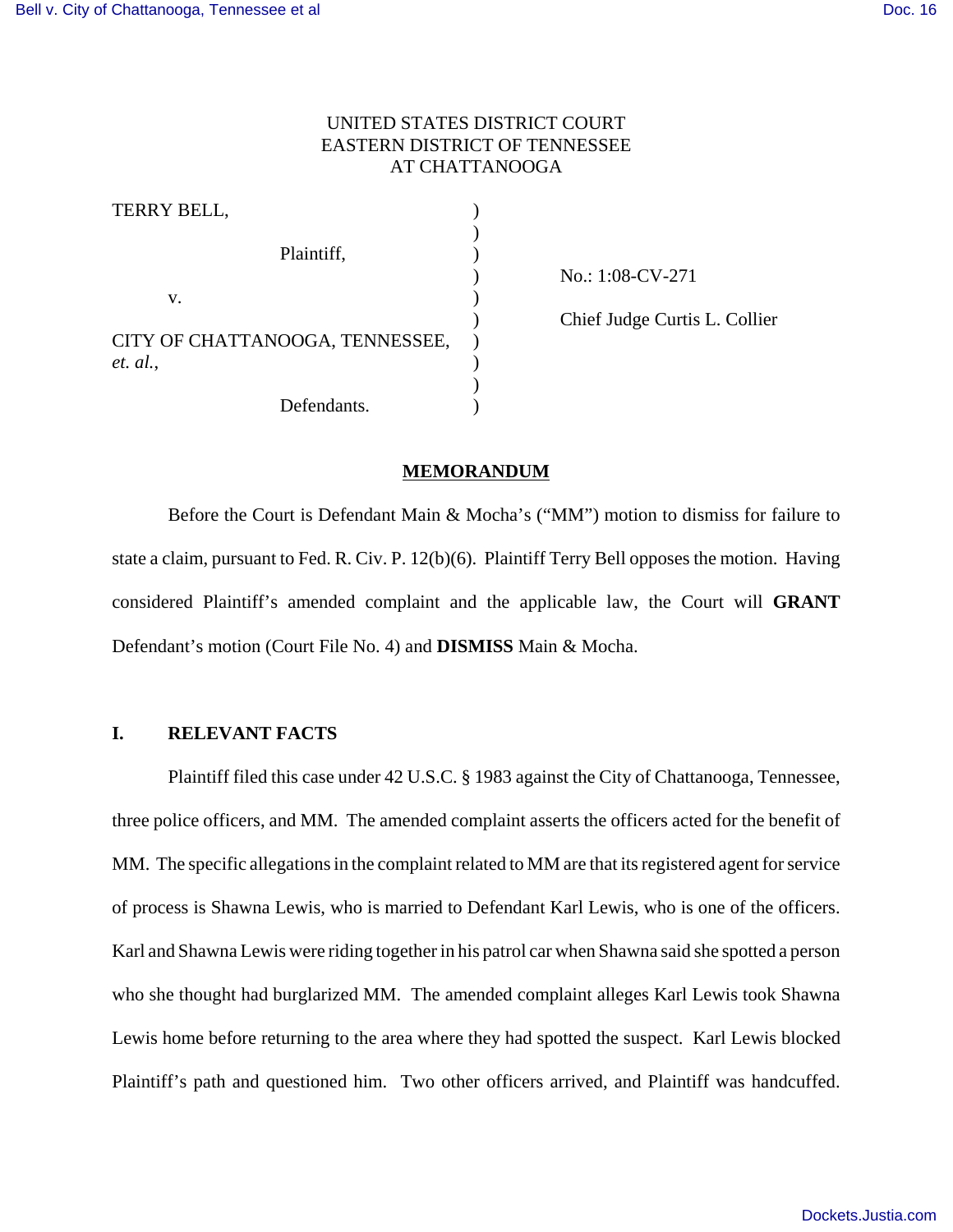Lewis told Plaintiff it was because "you fit the profile" of a person who "broke into my wife's shop and stole a large sum of money and the computer." Lewis allegedly threatened Plaintiff with physical injury. Plaintiff was taken to MM, where Karl Lewis opened the door and directed Plaintiff down a flight of stairs. Karl Lewis turned on a video of the apparent burglar, and Plaintiff pointed out differences between him and the burglar. An officer allegedly made another threat against Plaintiff's life, and Plaintiff was then released.

Plaintiff asserts his rights under the Fourth, Fifth, Eighth, and Fourteenth Amendments to the United States Constitution were violated. He also asserts intentional and negligent infliction of emotional distress.

### **II. STANDARD OF REVIEW**

When reviewing a Fed. R. Civ. P. 12(b)(6) motion to dismiss, the Court must construe the complaint in the light most favorable to the plaintiff, *Bloch v. Ribar*, 156 F.3d 673, 677 (6th Cir. 1998), accept the complaint's factual allegations as true, *Broyde v. Gotham Tower, Inc.*, 13 F.3d 994, 996 (6th Cir. 1994), and determine whether plaintiff has pleaded "enough facts to state a claim to relief that is plausible on its face." *Bell Atl. Corp. v. Twombly*, 127 S. Ct. 1955, 1974 (May 21, 2007). In deciding a motion to dismiss, the question is not whether the plaintiff will ultimately prevail but whether the plaintiff is entitled to offer evidence to support his claims. *Swierkiewicz v. Sorema N.A.*, 534 U.S. 506, 511 (2002). At the same time, bare assertions of legal conclusions are insufficient, and the "complaint must contain either direct or inferential allegations respecting all the material elements to sustain a recovery under some viable legal theory." *Scheid v. Fanny Farmer Candy Shops, Inc.*, 859 F.2d 434, 436 (6th Cir. 1988). Unsupported allegations and legal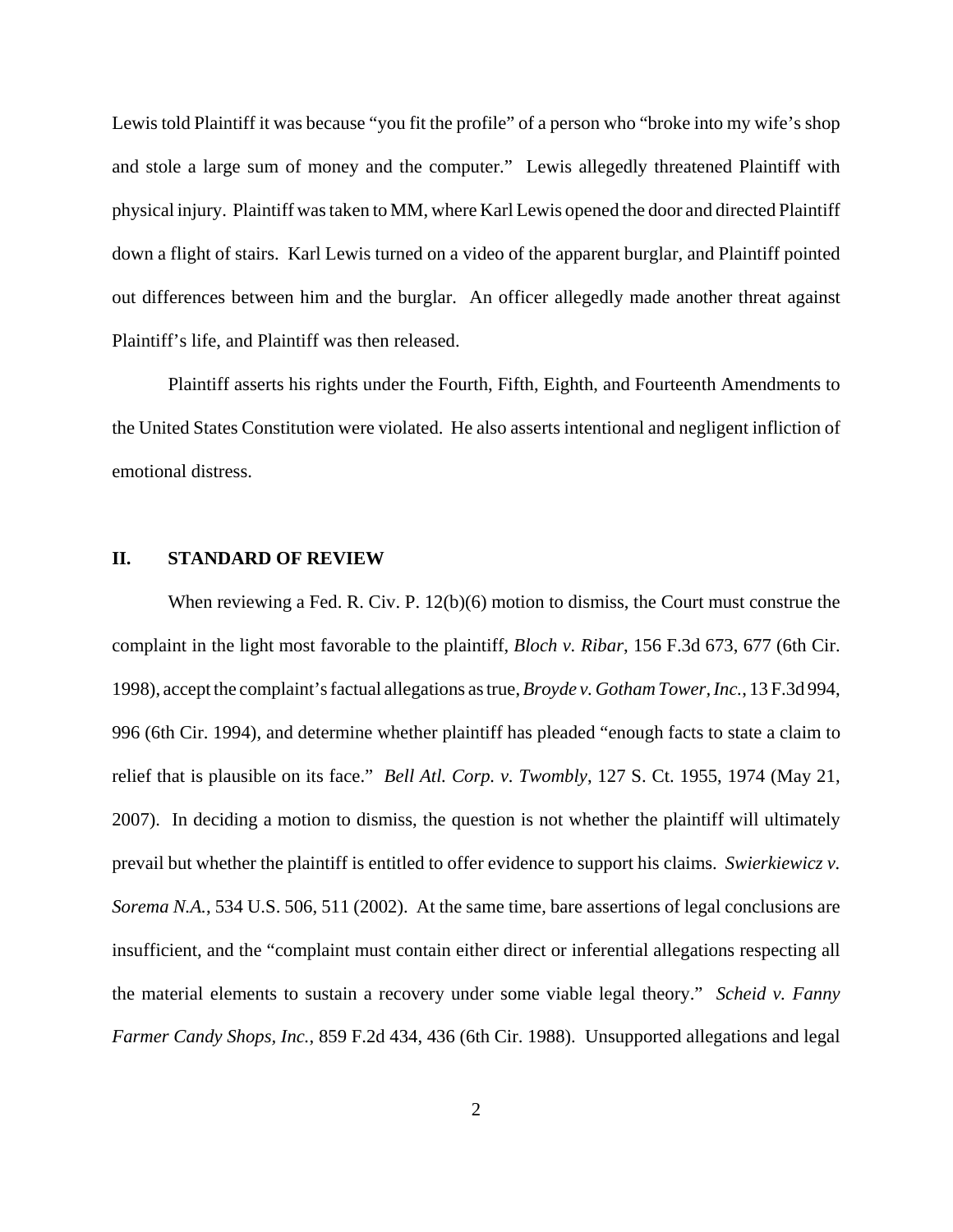conclusions "masquerading as factual conclusions" are not sufficient. *Mezibov v. Allen*, 411 F.3d 712, 716 (6th Cir. 2005).

#### **III. DISCUSSION**

Section 1983 allows a person to sue to vindicate the deprivation of constitutional rights.

Every person who, under color of any statute, ordinance, regulation, custom, or usage, of any State . . . , subjects, or causes to be subjected, any citizen of the United States or other person within the jurisdiction thereof to the deprivation of any rights, privileges, or immunities secured by the Constitution and laws, shall be liable to the party injured in an action at law . . . .

42 U.S.C. § 1983. To establish liability under § 1983, Plaintiff must demonstrate: (1) he was deprived of a right secured by the Constitution or laws of the United States, and (2) the deprivation was caused by a person acting under the color of state law. *Flagg Bros., Inc. v. Brooks*, 436 U.S. 149, 155 (1978); *Harbin-Bey v. Rutter*, 420 F.3d 571, 575 (6th Cir. 2005); *Searcy v. City of Dayton*, 38 F.3d 282, 286 (6th Cir. 1994).

MM contends Plaintiff's case against it should be dismissed because it was not acting under color of law. A plaintiff may not proceed under § 1983 against a private party "no matter how discriminatory or wrongful" the party's conduct. *Tahfs v. Prcotor*, 316 F.3d 584, 590 (6th Cir. 2003) (quoting *Am. Mfrs. Mut. Ins. Co. v. Sullivan*, 526 U.S. 40, 50 (1999)). However, under some circumstances, a private person acting jointly with state officials may be acting under color of law. *Id.* (citing *Adickes v. S.H. Kress & Co.*, 398 U.S. 144, 152 (1970)). A private party may be a state actor if it "acted together with or has obtained significant aid from state officials, or because his conduct is otherwise chargeable to the State." *Id.* (citing *Lugar v. Edmondson Oil Co.*, 457 U.S. 922, 937 (1982)).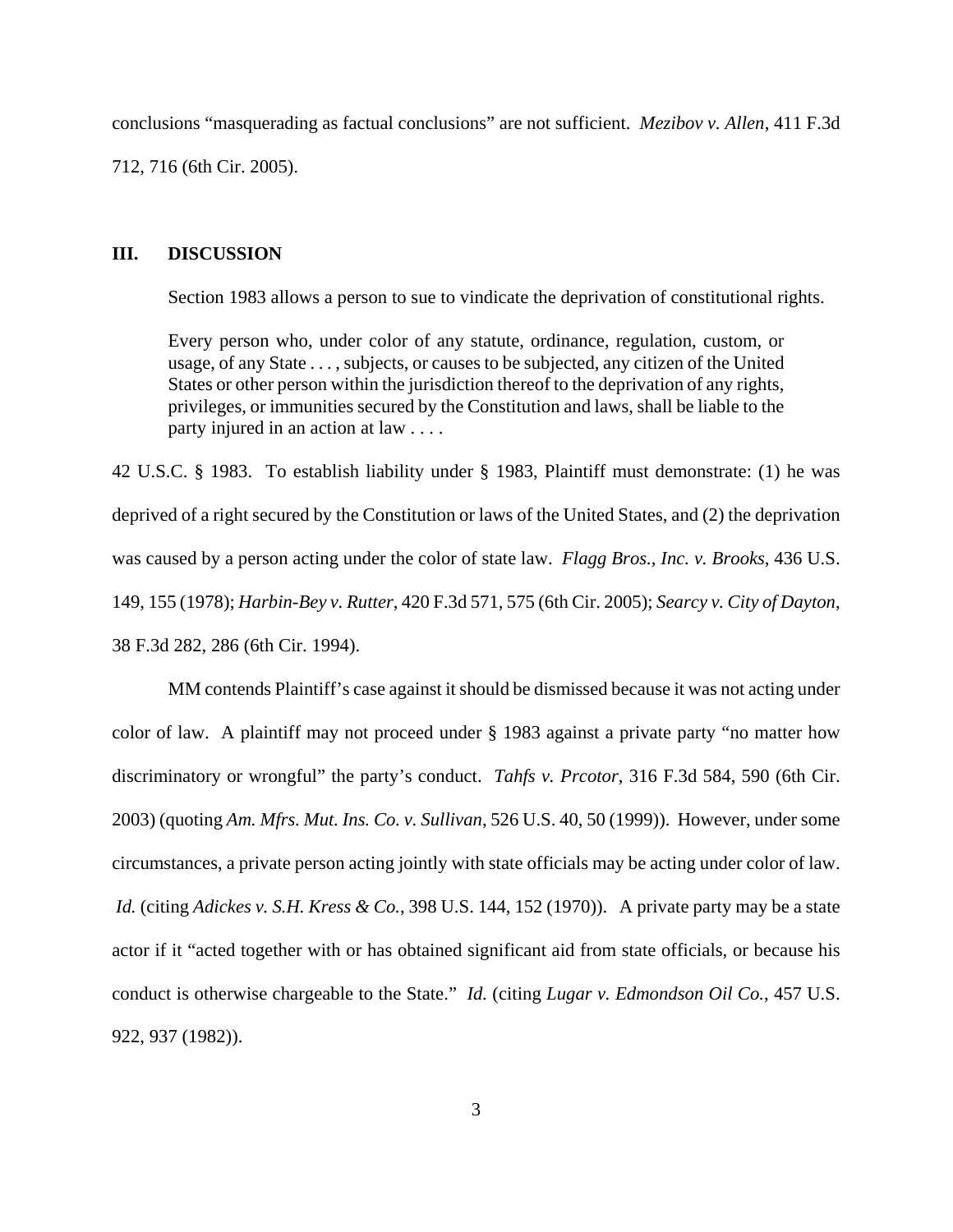The Sixth Circuit recognizes three tests for determining whether private conduct is fairly attributable to the state: the public function test, the state compulsion test, and the nexus test:

The public function test requires that the private entity exercise powers which are traditionally exclusively reserved to the state. . . . The state compulsion test requires proof that the state significantly encouraged or somehow coerced the private party, either overtly or covertly, to take a particular action so that the choice is really that of the state. Finally, the nexus test requires a sufficiently close relationship (i.e., through state regulation or contract) between the state and the private actor so that the action taken may be attributed to the state.

*Id.* (citing *Ellison v. Garbarino*, 48 F.3d 192, 194 (6th Cir. 1995)).

Taking the complaint as true and construing it in the light most favorable to Plaintiff, it appears Shawna Lewis was acting on behalf of MM when she pointed towards Plaintiff. There is no indication she worked for a government agency, only that her husband is a police officer. So Plaintiff's allegations related to MM are that someone acting on behalf of MM pointed police to a burglary suspect, and then officers unconstitutionally took that person to MM's premises and made threats against him. Shawna Lewis, the only person identified with MM, was home at the time her husband and the other officers did anything to Plaintiff. There is no indication any owner of employee of MM was involved, other than initially pointing out Plaintiff to an officer.

Considering the three tests for determining whether private conduct is fairly attributable to the state, it is apparent that MM's actions do not qualify as state action. Indeed, it is hard to determine what action MM did that Plaintiff even thinks violated his rights. The public function test does not apply because MM did not exercise powers traditionally reserved exclusively to the state, such as exercising the power of eminent domain or conducting elections. *See Wittstock v. Mark A. Van Sile, Inc.*, 330 F.3d 899, 902 (6th Cir. 2003). Likewise, the state compulsion test does not apply because the state did not encourage or coerce a private party into doing anything. In this case, a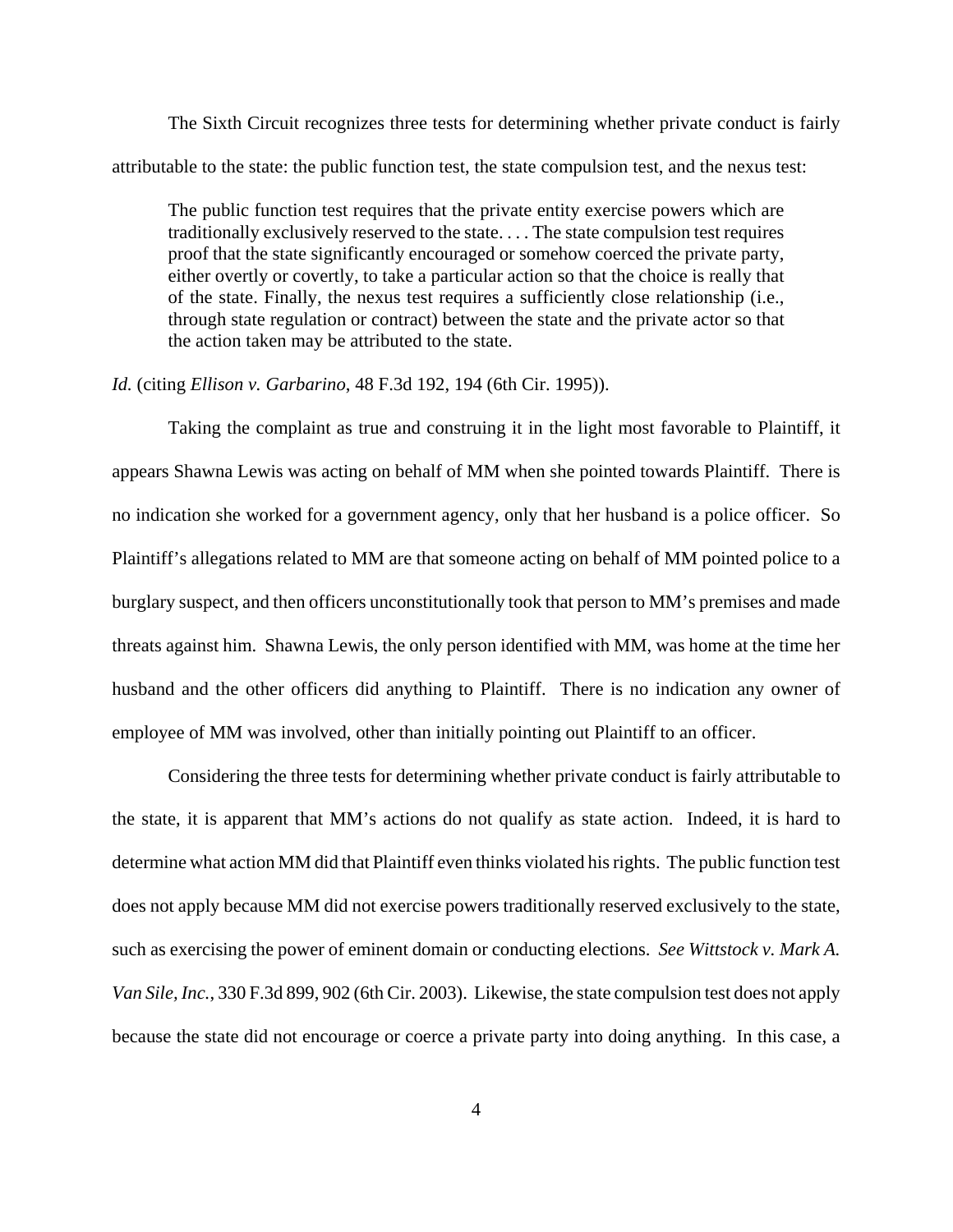private party indicated a possible suspect to a police officer, but it was the police officer who actually took the action. A request to a police officer, without more, cannot establish a claim against a private actor under § 1983. *Peng v. Hu*, 335 F.3d 970, 980 (9th Cir. 2003). Although police officers brought Plaintiff to MM's building, there is no indication MM was involved or encouraged any of the actions. As for the nexus test, there is no indication of any regulation or agreement between MM and the other defendants to violate Plaintiff's rights. MM may have been the purported beneficiary of Plaintiff being taken into custody, but MM did not do anything.

Liability under § 1983 may also attach to a private entity if it conspired or engaged in concerted action with state actors. *Memphis, Tenn. Area Local, Am. Postal Workers Union v. City of Memphis*, 361 F.3d 898, 905 (6th Cir. 2004). But MM did not "willfully participate in joint action with state agents." *Id.* Nor is there any allegation MM and the officers conspired to harm Plaintiff. *See Tahfs*, 316 F.3d at 592; *Moore v. Paducah*, 890 F.2d 831, 834 (6th Cir. 1989). In short, anything MM did was as a private actor, and any harm inflicted on Plaintiff by MM is not cognizable under § 1983.

Plaintiff also asserts MM is liable for intentional infliction of emotional distress, but MM did not engage in any conduct "so outrageous that it cannot be tolerated by civilized society." *Lourcey v. Estate of Scarlett*, 146 S.W.3d 48, 51 (Tenn. 2004).

### **IV. CONCLUSION**

For the foregoing reasons, Defendant Main & Mocha's motion to dismiss will be **GRANTED** (Court File No. 4).

An Order shall enter.

$$
I \mathbf{s} I
$$